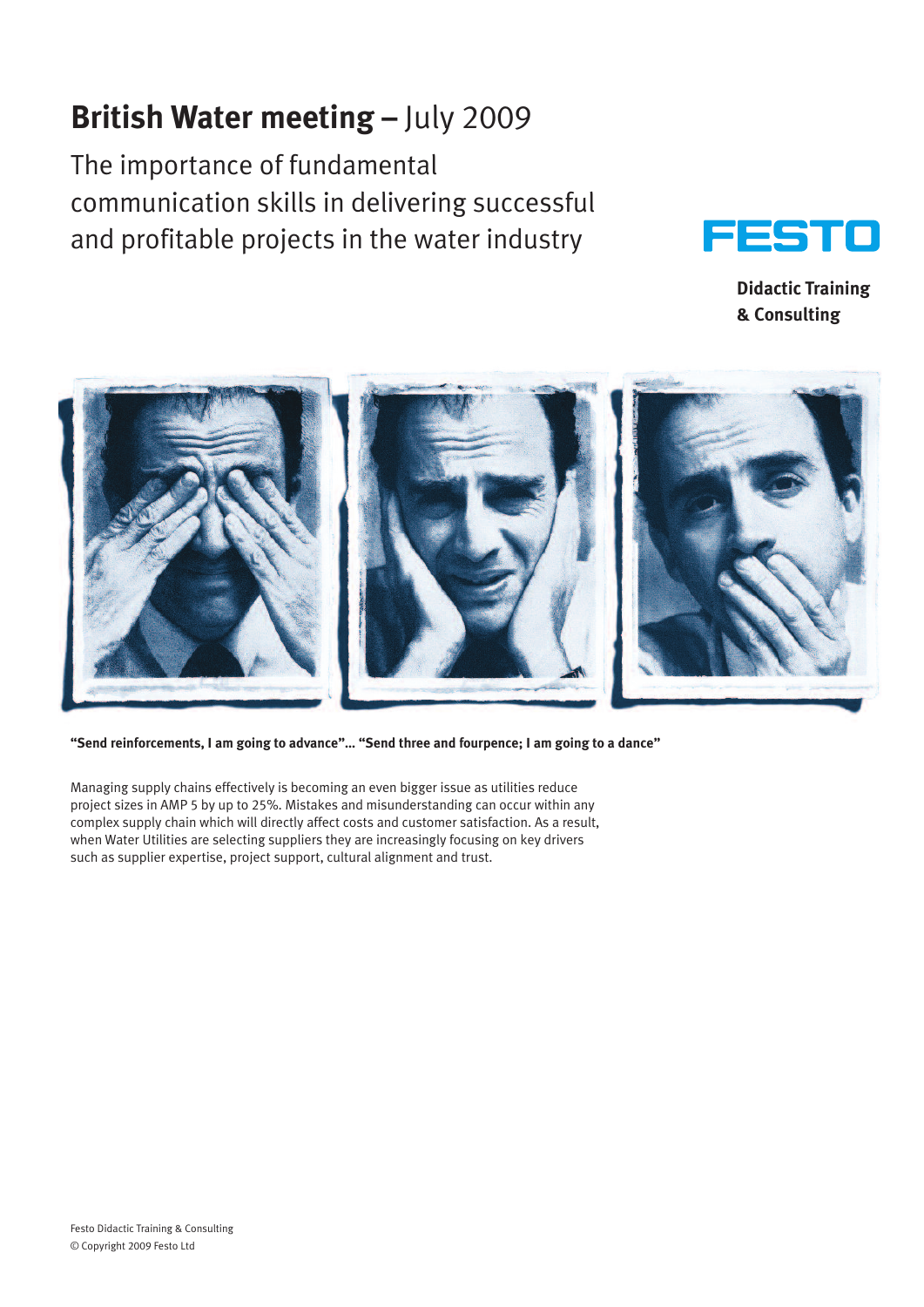# **British Water meeting –** July 2009

For the supplier, understanding and responding to these changing needs is a challenge which is compounded by lower than ideal staff retention levels and skills gaps, particularly in the area of the soft skills. As a consequence there can be significant differences between the expectations of utilities and what they perceive they get. This can result in significant additional costs being incurred in existing projects and a risk of losing out on future projects as a result. It is not enough to deliver what we **think** the customer wants, the customer must **know** we have delivered what they expected.

So the relevance of "consultative communication skills" starts to become clear. Without a consultative communication approach, supported by appropriate skills, many customer needs or expectations tend to be overlooked. By not identifying and responding to these needs there is a significant risk that supplier and the customer may be working to differing agendas.

Often the technical and commercial elements of a project are tightly controlled through specifications, standards and budgets. However, other key issues such as methodology, service and relationships play a key role in defining the scope and success of a project. This is not because the customer is purposely withholding information. Often these 'softer' requirements may not even be known to the customer until they notice they are missing! In other industries it has been shown that the suppliers who are best able to identify and respond to more of these needs create a competitive advantage for themselves and also tend to be more profitable.

The principle of a consultative approach to communications is not new. Indeed many see it as common sense based on basic skills. However, the challenge tends not to be in the principle but in the application. Here are some of the basic building blocks on which a consultative approach depend but where many industries have encountered a significant skills gap.

## **Customer satisfaction depends upon a thorough understanding of customer needs**

The first principle of consultative communications recognises that everyone involved in the supply process has needs and that the degree of success depends upon how well those needs are addressed.

However, very often only certain types of needs are openly and proactively addressed. Typically in a technical environment these relate to the technical specifications of the project and the commercial conditions. As a result, other

needs, such as those relating to service, security, project structure, decision making and even image remain unaddressed. Unaddressed needs tend to lead to differences between expectation and outcome resulting in loss of confidence, reduced satisfaction and even complaint. Much like an iceberg, the hidden or unaddressed needs that lie beneath the surface can be significant and can do the most damage.

Using a model, such as the one here, can help add a strategic dimension to the identification of needs.

| <b>Need</b>     | <b>Typical Meaning</b>               | <b>Motivating Principle</b>     |
|-----------------|--------------------------------------|---------------------------------|
| <b>Security</b> | Safe & sound                         | The person needs to feel        |
|                 |                                      | secure that the project will    |
|                 |                                      | fulfil all legal, commercial    |
|                 |                                      | and technical requirements.     |
| Convenience     | Easy & comfortable                   | The person needs to feel that   |
|                 |                                      | the organisation is easy to     |
|                 |                                      | deal with and responsive to     |
|                 |                                      | his/her needs.                  |
| Service         | Help & support                       | The person needs to know        |
|                 |                                      | how they will be supported      |
|                 |                                      | before, during and after the    |
|                 |                                      | project is completed.           |
| Image           | <b>Recognition &amp; trust</b>       | The person needs to feel that   |
|                 |                                      | they are working with a         |
|                 |                                      | recognised and capable          |
|                 |                                      | partner and that their own      |
|                 |                                      | image and reputation is not     |
|                 |                                      | at risk.                        |
| Performance     | <b>Standards &amp; specification</b> | The person needs to know        |
|                 |                                      | that the partner understands    |
|                 |                                      | the technical requirements      |
|                 |                                      | and that solutions will deliver |
|                 |                                      | performance benefits.           |
| <b>Finance</b>  | <b>Investment and returns</b>        | The person needs to be sure     |
|                 |                                      | that the costs and return on    |
|                 |                                      | investment are in line with     |
|                 |                                      | budgets.                        |
| Power           | Authority & responsibility           | The person needs to feel that   |
|                 |                                      | they have the right amount      |
|                 |                                      | of influence and control over   |
|                 |                                      | the project.                    |
| Order           | <b>Structure &amp; organisation</b>  | The person needs to know        |
|                 |                                      | how the project will be         |
|                 |                                      | structured, managed and         |
|                 |                                      | controlled to ensure it's       |
|                 |                                      | success.                        |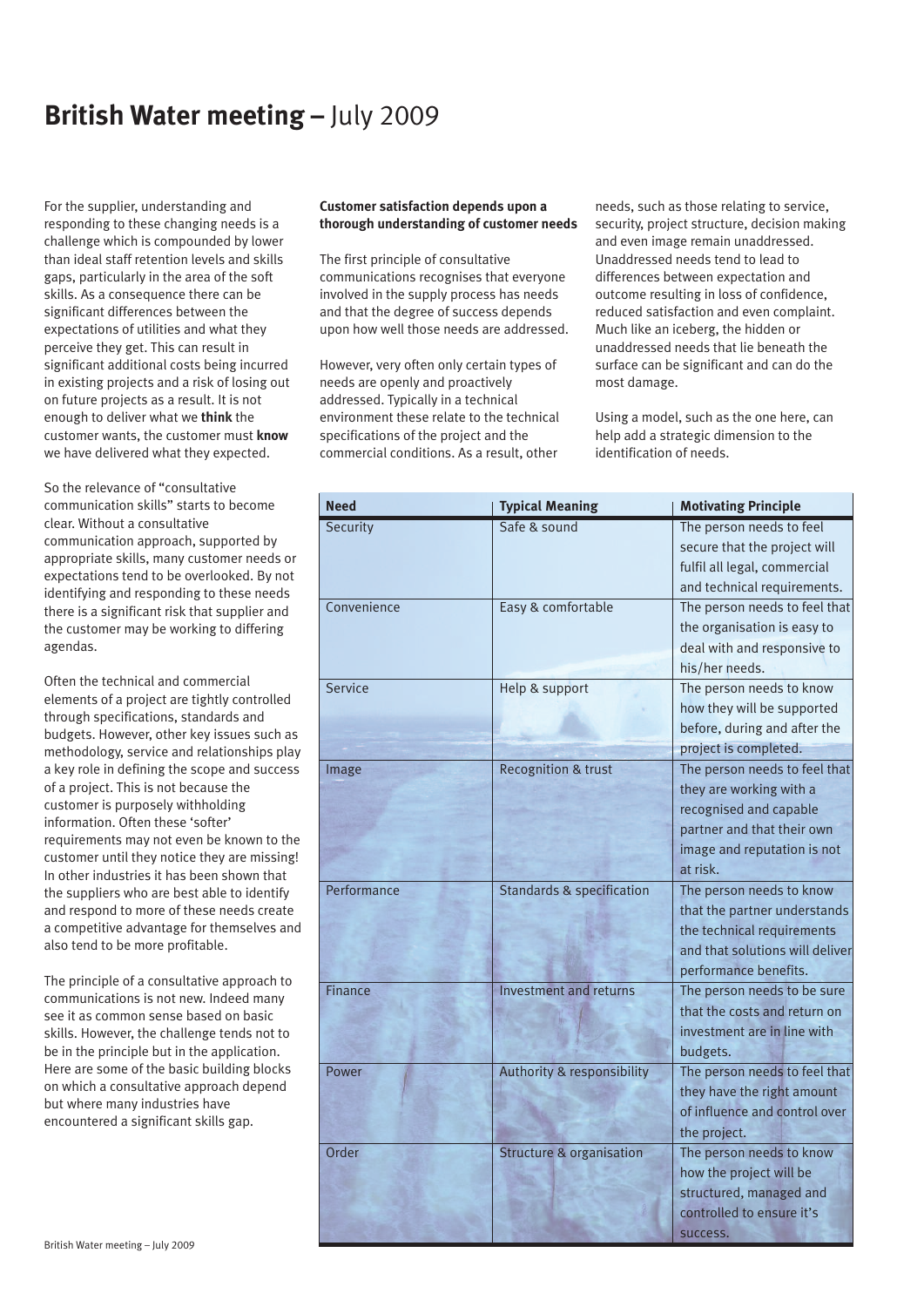## **Finding and understanding customer needs depends on effective questioning and listening skills**

There are many wide ranging 'soft' skills and techniques that can be applied to build up a strong relationship with a customer or colleague through a deep understanding of their needs. However, all such skills depend on highly effective use of two basic skills: questioning and listening.

Most people typically understand very well the basic principles of effective questioning such as when to use open questions or closed questions. Very often however, under the pressure of real world situations there is a significant short fall in how these principles are applied.

Similarly, we often under estimate the importance of active listening when we communicate, falling prey to a range of listening barriers that cause us to miss vital information and restrict the development of empathy.

The most common listening barriers include:



- 1. We think we know what the other person is going to say before they have finished explaining their point of view
- 2. Our concentration is more on what we want to say rather than finding out the other person's views/needs/ideas
- 3. We tend to 'tune in' to what we want to hear and to 'tune out' what we do not want to hear
- 4. We tend not to check that we have properly understood the other person's views/needs/ideas correctly
- 5. We make assumptions which are based on irrelevant information or in areas where we do not have sufficient knowledge

Active listening techniques provide us with a way of controlling these barriers. As the communication chain becomes longer and more complex, so the degree of degradation of key information increases.